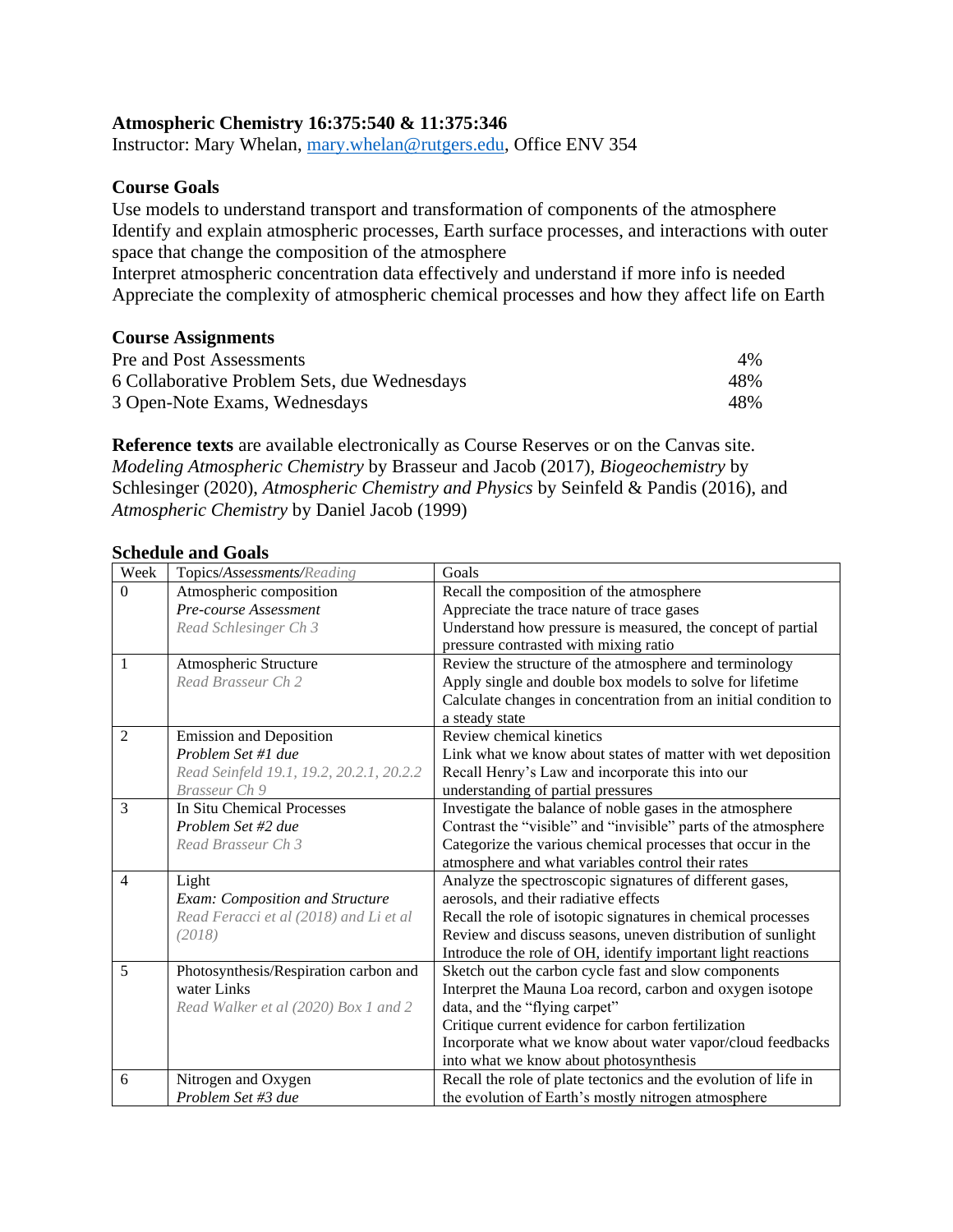|    | Read Lyons et al (2014)                | Critique what we know about the history of the atmosphere               |
|----|----------------------------------------|-------------------------------------------------------------------------|
|    |                                        | and the rise of oxygen Explore the relative importance of               |
|    |                                        | photosynthesis and rock weathering to the oxygen cycle                  |
|    | <b>Spring Break</b>                    |                                                                         |
| 7  | Global Warming Potential and Lifetime  | Explicitly link atmospheric composition to greenhouse effect            |
|    | Problem Set #4 due                     | Appraise the different impacts of gases on the radiative                |
|    | Read Shine et al (2005)                | balance of the atmosphere taking into account lifetime                  |
|    |                                        | Compare different government climate change strategies in               |
|    |                                        | light of different base times for global warming potential              |
| 8  | Aerosols, bioaerosols, biomass burning | Define aerosol, life cycle, composition, and structure                  |
|    | Exam: Tropospheric Chemistry           | Identify reactions that happen with the aid of aerosols                 |
|    | Read Seinfeld Ch 8                     | Weigh the direct and indirect effects of aerosols on radiative          |
|    |                                        | balance                                                                 |
|    |                                        | Investigate the variation of aerosol loading and El Niño                |
|    |                                        | events                                                                  |
| 9  | Chemical Kinetics and Precipitation    | Examine precipitation data to hypothesize what reactions                |
|    | Read Jacob Ch 9                        | affect rainfall composition                                             |
|    |                                        | Appreciate the historical problem of acid rain and response             |
|    |                                        | Formulate equations for the reaction rates for gas-phase and            |
|    |                                        | mixed phase reactions                                                   |
|    |                                        | Classify key radical-assisted reactions                                 |
| 10 | Halogens and reactions in the          | Appreciate the discovery of the ozone hole and the                      |
|    | stratosphere                           | international response                                                  |
|    | Problem Set #5 due                     | Investigate the Chapman reactions, catalytic loss cycles                |
|    | Read Seinfeld Ch 5                     | Examine data from the WMO report to assess the current state            |
|    |                                        | of the ozone hole                                                       |
|    |                                        | Contrast the role of aerosols in the stratosphere to those in the       |
|    |                                        | troposphere                                                             |
| 11 | Oxidation in the Atmosphere            | Review what we know about the OH radical                                |
|    | Problem Set #6 due                     | Relate the concentration of OH to lifetime of methane and               |
|    | Read McNorton et al (2016)             | carbon monoxide                                                         |
|    |                                        | Contrast the role of NO <sub>x</sub> in the troposphere vs stratosphere |
|    |                                        | Examine data related to the long term transport of NOx                  |
| 12 | Sulfur and Mercury                     | Explore the historical evolution of acid rain and solutions             |
|    | Read Schlesinger Ch 13                 | Compare the fate and transport of mercury and sulfur to                 |
|    |                                        | nitrogen                                                                |
| 13 | Remote sensing the atmosphere          | Review available atmospheric composition satellite products             |
|    | Exam: Chemical Reactions and           | Interpret data and modeled interpretations for global and               |
|    | Transport                              | regional sources/sinks of trace gases                                   |
|    | Read A-Train, ISS, CubeSat             |                                                                         |
| 14 | Synthesis and Review                   | Review course goals and assess how well we have done, what              |
|    | <b>Course Post Assessment</b>          | outstanding questions remain                                            |
|    |                                        |                                                                         |
|    |                                        |                                                                         |

# **This serves the environmental science learning goals**

1. Apply knowledge, skills and techniques from the sciences and mathematics to identify, characterize and provide solutions for environmental problems

The two problems treated in this course are (1) climate change as it is related to changing atmospheric composition and (2) human and environmental health as it is related to atmospheric pollution. In problem sets and exams, students are asked to use published data to characterize these problems and critique applied solutions.

3. Communicate technical information effectively